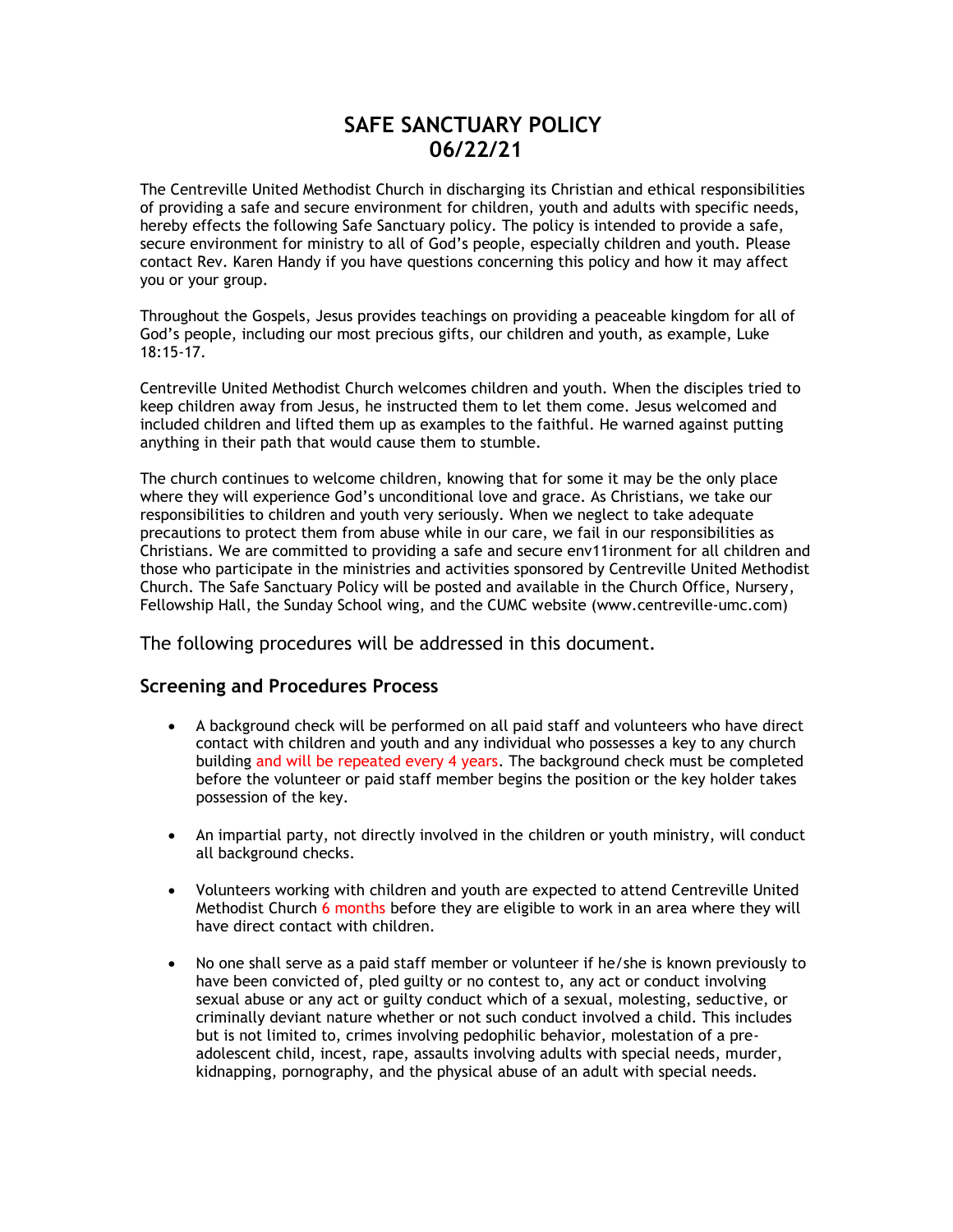- The Pastor and/or a representative of the Staff Parish Relations Committee (SPRC) will be responsible for screening all paid staff employees, Sunday School, Children and Youth program volunteers and Vacation Bible School volunteers.
- All *Church* groups meeting at Centreville United Methodist Church will be asked to sign this statement acknowledging receipt of, and intent to comply with the Centreville United Methodist Church Safe Sanctuary Policy. This signed copy will be kept in the office. Further, it is the responsibility of all outside groups using the Centreville United Methodist Church facilities to determine the adequacy of the Centreville United Methodist Safe Sanctuary Policy and adopt their additional Safe Sanctuary policies should they consider the Centreville United Methodist Church policies inadequate. A copy of additional amendments must be submitted to the Centreville United Methodist Church.
- *The Church's Wi-Fi signal will not be used by outside organizations. Furthermore, the internet password will not be shared by Church staff or volunteers. (We do have a Guest Login for member use)*
- All paid staff and volunteers will complete an application, be interviewed and will give written permission for a background check prior to the person assuming the position. Should the background check reveal information that precludes a person from being a volunteer or staff member, then appropriate persons should be made aware of such.
- References will be requested on all paid staff and volunteer positions and it will be left to the screeners (noted above) to follow up on specific references listed.
- The maintenance of such documents shall reside in a locked file or cabinet in the vault in the church office.

### **Supervision**

- Safe Sanctuary Orientation/Training is a requirement every 4 years for all staff and volunteers in charge of children and youth activities. The training will cover church policies to prevent child abuse, appropriate steps to report an incident of abuse, and details of state law regarding child abuse.
- Basic CPR and First Aid training will be made available to all volunteers and staff. Paid staff is required to complete this training every two years.
- Whenever reasonable, minimum supervisory standards will include "two-adult rule" during any church-sponsored program, event or ministry involving children or youth. This indicates that no matter the size of the group, there will be two supervising adults present. When this is not possible, an adult roamer will visit the room(s) periodically. Helpers under the age of 18 will be partnered with an adult and not supervised only by a roamer.
- An adult in a leadership role with youth must: 1) be over 18 years of age 2) be five years older than the youth with whom he/she is working 3) be 25 or older to drive with youth and passengers, unless in an emergency.
- Each room or space where children or youth are being cared for shall have an eye-level window(s) in the door or shall be left open. All activities should occur in open view.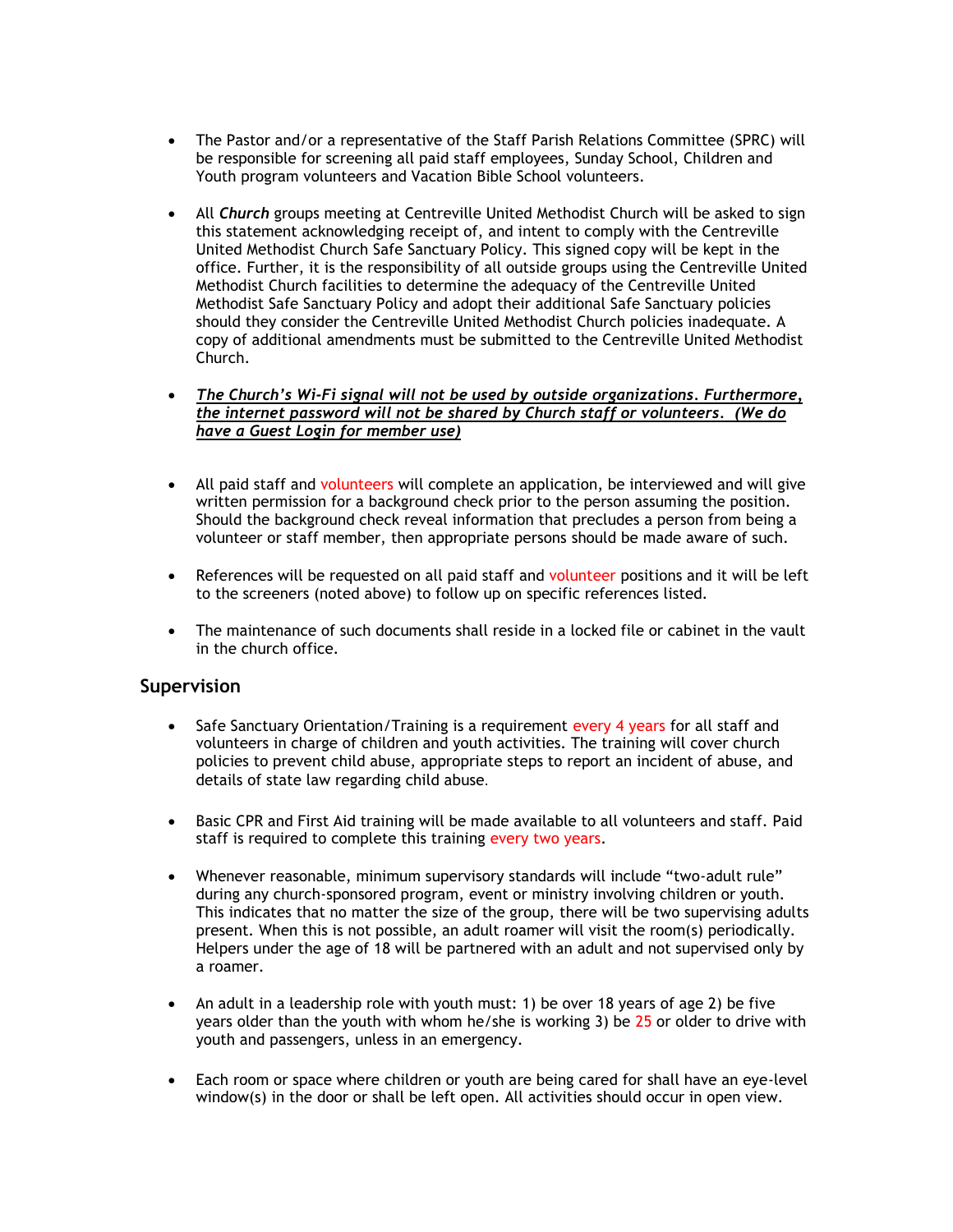- Registration materials for activities in which children are outside of the direct supervision of their parents/guardians shall require written permission forms that include general health and emergency contact information in order to participate. All information will be kept confidential.
- The church nursery will require all parents to sign their child in for events, according to the church nursery policy.
- Open-Door Counseling is required for all youth. Any counseling need of any youth or the youth's family shall be reported to the Pastor.
- Windows in all classroom and office doors remove the opportunity for secrecy and isolation and are recommended.

# **Youth Activities "Outside" the Church**

With an active Youth Ministries program, Centreville United Methodist Church acknowledges that some activities by our Youth Ministries will occur outside of the church itself. For that reason, the following procedures are in place to assure the safety of our children.

- **Two-Adult Rule** There is more than just one adult present with youth. We recommend 1 adult for every 10 youth. The ratio of youth per adult shall not exceed 10:1. The two adults should be unrelated by marriage.
- **Five-Years Older Rule** Adult leaders should be five years older than the people with whom they work and never younger than eighteen years of age.
- **Sleeping Arrangements** Adults will not sleep in the same bed as youth. In a hoteltype setting, it is recommended that if possible, an adult room is between two youth rooms. This is also recommended for dormitory settings. Adult rooms house only adults. Youth rooms house only youth. When circumstances necessitate that adults and youth share a sleeping space (i.e. floor of a room) there will be identifiable space between youth and adults, when possible.

Adults should arrange themselves to check on the youth rooms on a random schedule during the night minimizing the possibility of danger from within the group as well as from strangers, if possible choose a hotel where the rooms open to the interior of the building rather than to the outside. The consent form should detail specific planned activities for which consent is being sought.

- **Physical Safety Issues** Youth workers should be conscious of safety concerns when leading activities and games. Proper equipment and adequate supervision of the activity should always be in place. No drugs, alcoholic beverages, weapons, or fireworks will be allowed. All youth must have signed a parental consent – medical information form.
- **Interpersonal Boundaries in Relationships:**
	- 1. Everyone is expected to be present with the group for all activities going on.
	- 2. Adults will provide great leadership by modeling appropriate behaviors.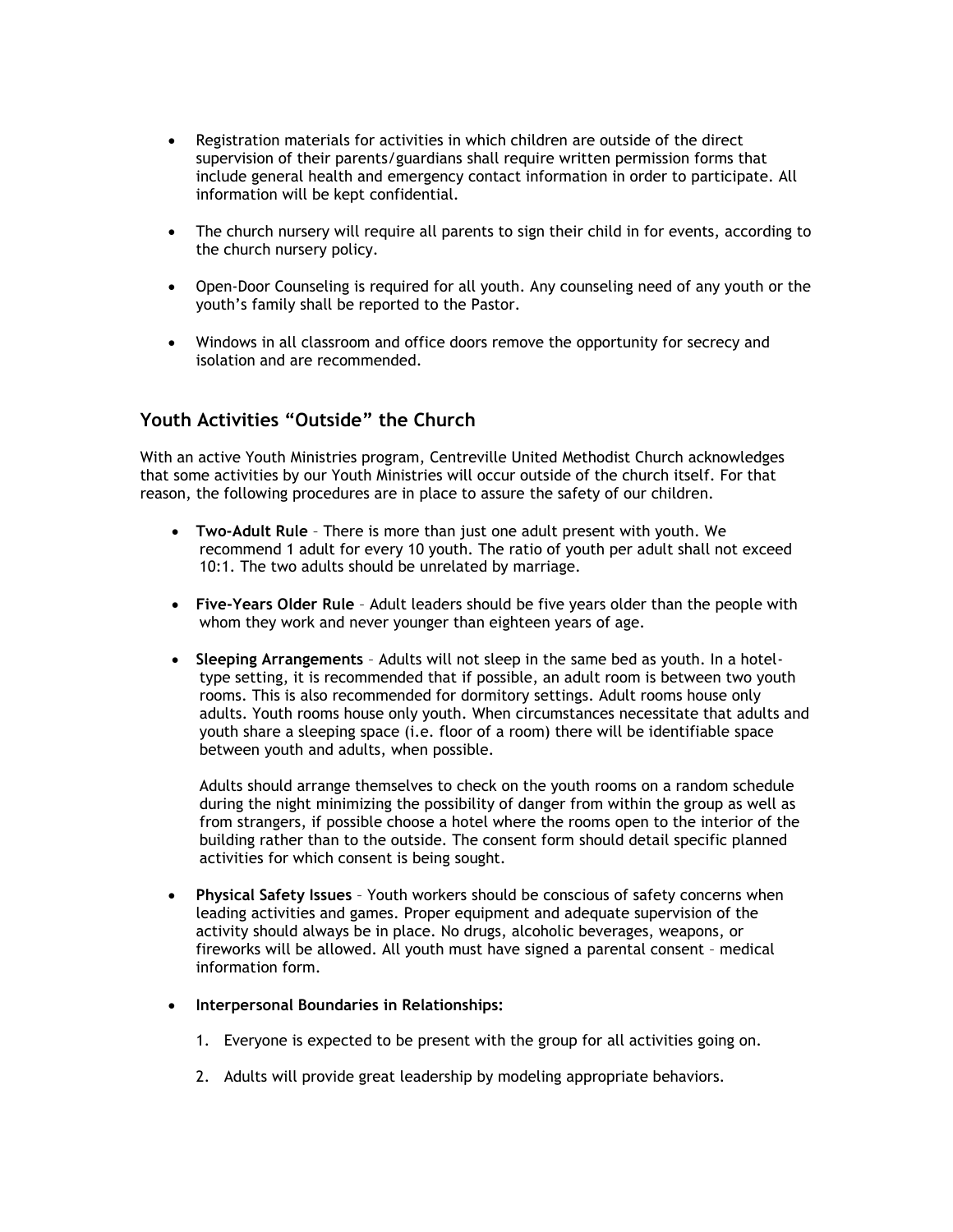- 3. No profane language.
- 4. No permission for boys to enter the room where girls are sleeping, and no permission for girls to enter the room where boys are sleeping.
- 5. No permission or opportunity for two youth or one adult and one youth to separate themselves from the group.
- 6. No inappropriate touching, creating the perception that the personal space and privacy of the individual is being violated.
- **Transportation Plans:**
	- 1. Whenever possible drivers aged 25 or older should be used to transport youth.
	- 2. All drivers to be covered by adequate insurance.
	- 3. All drivers who transport youth should have a valid license with a good driving record.
	- 4. Each passenger must have a seat belt and the use of them must always be enforced.
	- 5. Where possible, use caravans of cars traveling in sight of one another as the youth travel.
	- 6. If only one adult is taking a carload of youth, they should all meet at the church, travel together and return to the church to be picked up by a parent or guardian.
	- 7. If possible, there should be a cell phone or some other way to communicate in an emergency.
	- 8. There should be enough space for the passengers to be reasonably comfortable and for all the luggage and equipment.

# **Reporting**

If an incident of child abuse is alleged, it is crucial that it be dealt with immediately and in a clearly outlined manner.

The person who observes the alleged abuse or to whom such alleged abuse is reported shall report the incident immediately to the person in charge of the children's activity, who shall notify law enforcement or Children's Protective Service (CPS) (410) 758-8000 and the Pastor of Centreville United Methodist Church or the Pastor's designee as soon as possible. Upon receiving such information, the Pastor, or the person designated by and accountable to the Staff Parish Relations Committee, will notify law enforcement or CPS. A reporting form will be made available to document alleged abuse.

If abuse is alleged to have occurred at a CUMC event or on church property the following steps should be taken by the Pastor and/or Safe Team:

- 1. Assure that alleged abuse has been reported to local CPS or Maryland State Police
- 2. Notify legal guardians of alleged victims and assure alleged victim's safety.
- 3. Treat the alleged abuser with dignity, not anger and remove him/her from further involvement with youth.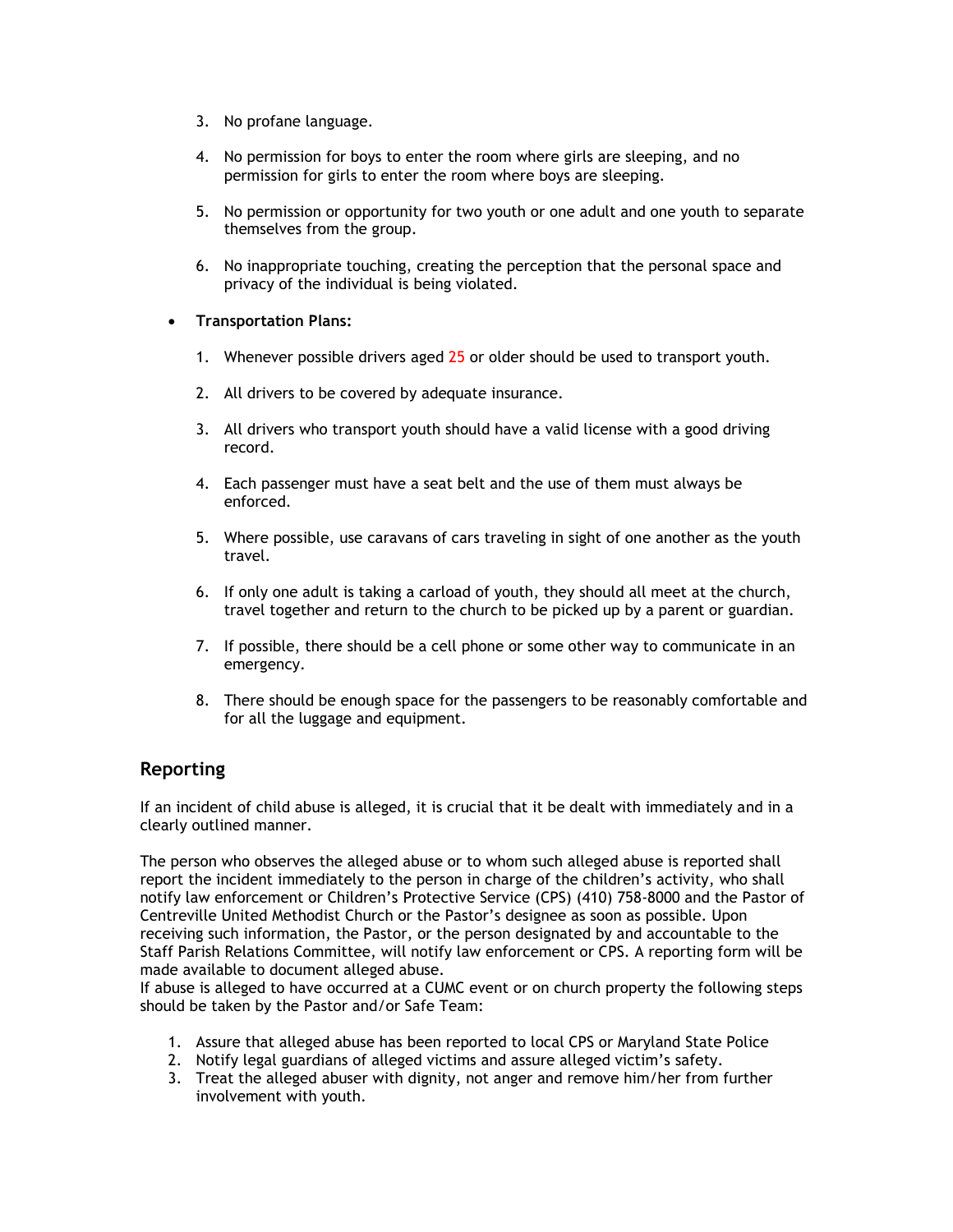- 4. Notify the District Superintendent, the Conference attorney, and the church's insurance company.
- 5. Statements to the representatives of the media will be made at the discretion of the Pastor or his/her designee.
- 6. Keep a written record of the steps taken by the church in response to allegations of abuse.
- 7. The Pastor shall handle notification of the congregation as appropriate.
- 8. Pending results of the investigative process, the Pastor and/or Safe Team must render a decision regarding the target of the investigation. That decision needs to clearly determine if the person may continue to work with children, youth, or adults with special needs on church property or at church sponsored events or if that person is determined unsuitable to do so.
- If the allegation concerns activities of persons outside any relationship to a church related event or activity, it is the responsibility of the person in charge of that event or activity to notify CPS.
- Persons who are objects of the report will be required to refrain from all children's activities until an administrative decision is reached by CPS. In any removal of a person from any children's activities, care should be taken to handle this in a discreet manner, recognizing that an investigation is still being conducted.
- A quick, compassionate and unified response to an alleged incident of child abuse is expected. All allegations will be taken seriously. In all cased of reported or observed abuse in a children's activity, all volunteers or staff involved in that activity shall be at the service of all official investigating agencies.
- This policy prohibits retaliation against anyone who, in good faith, reports allegations of sexual harassment or sexual misconduct or assists in investigating charges. Anyone found to have participated in retaliatory actions will be confronted by the SPRC and appropriate action will be taken, which may be termination as a volunteer or employee of Centreville United Methodist Church. Likewise, anyone found to have made a malicious false report of the allegations will be confronted by the SPRC and appropriate legal actions will be taken, which may include termination as a volunteer or employee.
- The Pastor, or his/her designee, is the only person(s) authorized to make statements to representatives of the media.
- If allegations are made against the Pastor, the Chairperson of the SPRC shall be contacted immediately and shall act as the Pastor's designee until CPS reaches an administrative decision.

### **Review and Revision**

 This policy will be reviewed by the SPRC and Trustees annually. Proposed revisions shall be submitted in writing to the chairperson of one of these committees, and any revisions must be approved by the Board of Trustees, the Church Council in accordance with the Book of Discipline.

## **Definitions**

**Abuse** means harm or threatened harm to the health and welfare of an adult with special needs, a child, or youth by any person responsible for the health and welfare of an adult with special needs, a child or youth, that occurs through non-accidental physical or mental injury;